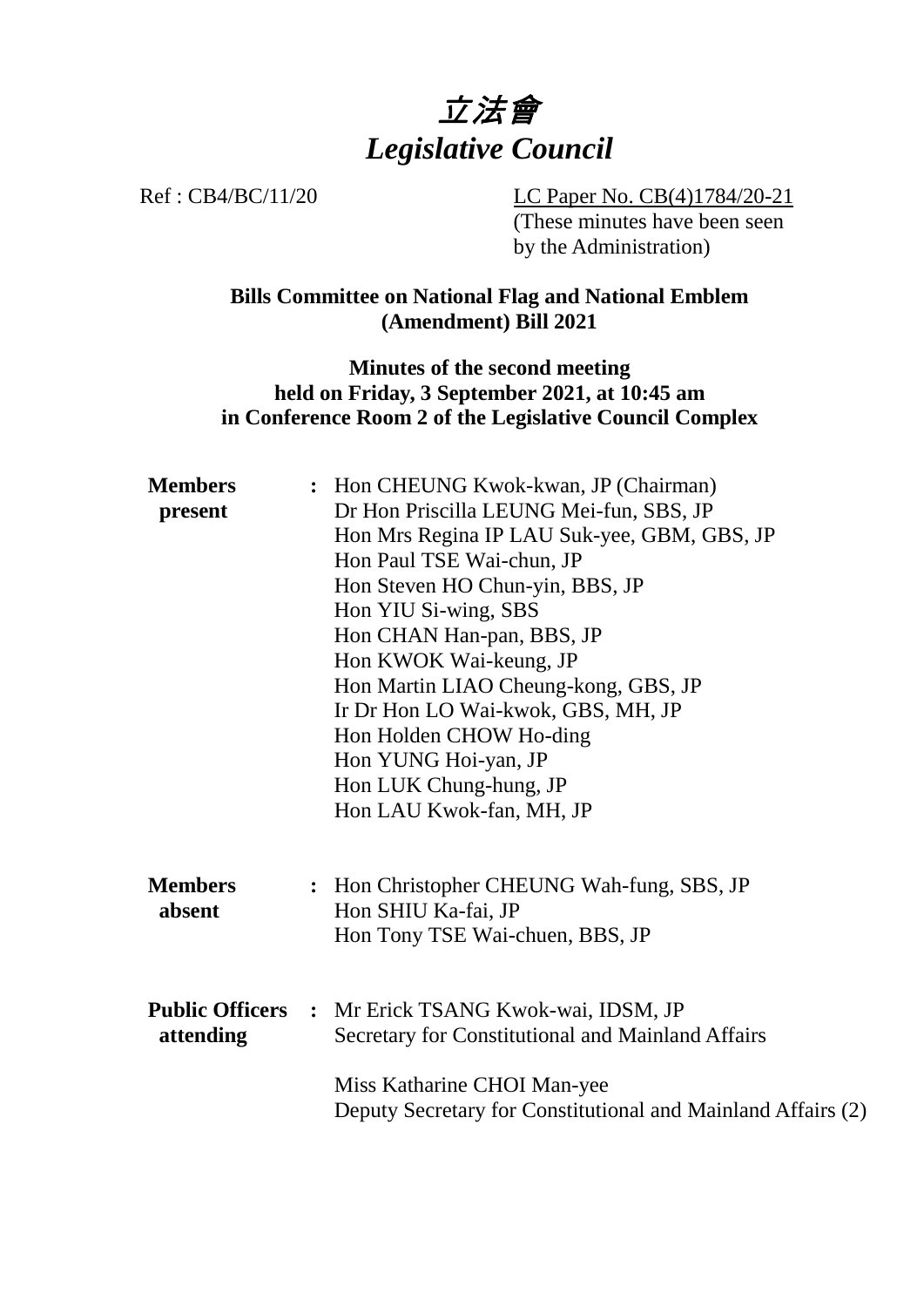|                               | Ms Cordelia LAM Wai-ki<br>Principal Assistant Secretary (Constitutional & Mainland<br>Affairs)7                                           |  |  |
|-------------------------------|-------------------------------------------------------------------------------------------------------------------------------------------|--|--|
|                               | Miss Jamie TSE Yik-yan<br>Assistant Secretary (Constitutional & Mainland Affairs)7A                                                       |  |  |
|                               | Mr Lawrence PENG Si-yun<br>Deputy Law Draftsman III<br>Department of Justice                                                              |  |  |
|                               | Mr Gary LI Ming-fung<br><b>Senior Government Counsel</b><br>Department of Justice                                                         |  |  |
|                               | Ms Teresa CHAN Mo-ngan<br>Deputy Secretary for Education (Special Duties)                                                                 |  |  |
|                               | Mr Keith GIANG Tsz-sheung<br>Principal Assistant Secretary for Commerce & Economic<br>Development (Communications & Creative Industries)A |  |  |
|                               | Mr Harry TSANG Chin-kwong<br>Director of Protocol<br>Protocol Division of the Administration Wing                                         |  |  |
| <b>Clerk</b> in<br>attendance | Ms Joanne MAK<br>Chief Council Secretary (4) 7                                                                                            |  |  |
| <b>Staff</b> in<br>attendance | : Miss Rachel DAI<br><b>Assistant Legal Adviser 2</b>                                                                                     |  |  |
|                               | Mr Dennis HO<br>Senior Council Secretary (4)7                                                                                             |  |  |
|                               | Miss Kitty LEUNG<br>Council Secretary (4)7                                                                                                |  |  |
|                               | Ms Louisa YU<br>Legislative Assistant (4) 7                                                                                               |  |  |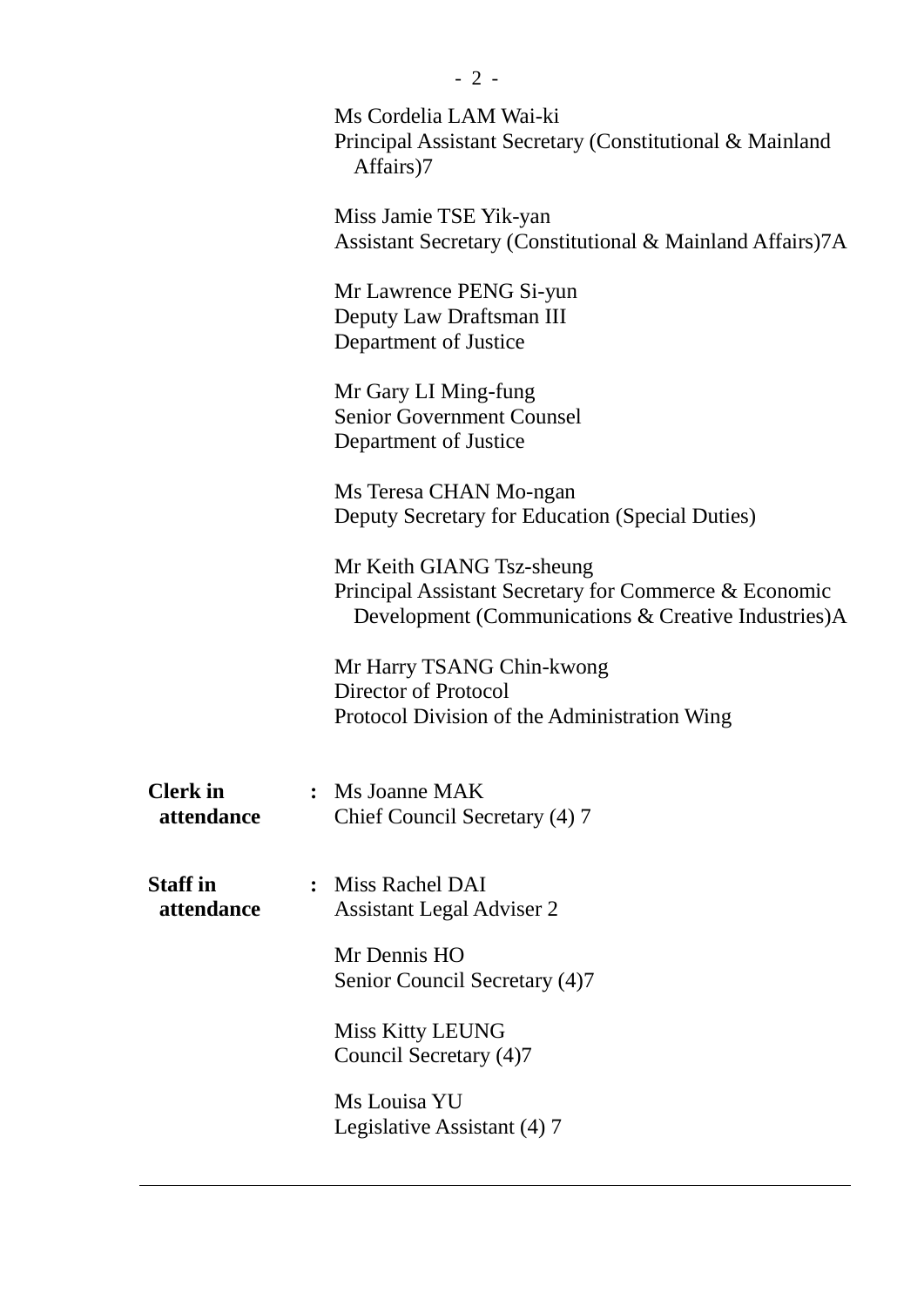Action

#### **I. Meeting with the Administration**

[File Ref.: CMAB S/F (1) to E4/1, LC Paper Nos. CB(3)864/20-21, LS110/20- 21, CB(4)1439/20-21(01) to (02) and CB(4)1456/20-21(01)]

1. The Bills Committee deliberated (index of proceedings attached at **Annex**).

- 2. Members noted that the following papers were tabled at the meeting:
	- (a) the Administration's written response to issues raised by members at the previous meeting on 27 August 2021;
	- (b) letter dated 2 September 2021 from Mr Tony TSE; and
	- (c) submission from the Liberal Party.

(*Post-meeting note:* The above papers were issued on 3 September 2021 vide LC Paper Nos. CB(4)1491/20-21(01) to (03) respectively.)

3. The Administration briefed members on its written response to issues raised by members at the previous meeting on 27 August 2021, and made a verbal response to the issues raised in the letter dated 2 September 2021 from Mr Tony TSE. The Chairman requested the Administration to provide a written response to Mr TSE's letter after the meeting.

Admin

(*Post-meeting note:* The Chinese and English versions of the Administration's written response to Mr TSE's letter [LC Paper No. CB(4)1559/20-21(01)] were issued on 20 September and 15 October 2021 respectively.)

# Clause-by-clause examination of the Bill

4. The Bills Committee continued with the clause-by-clause examination of the Bill.

# *Clause 9: Prohibition of certain uses of national flag and national emblem*

5. Members noted that clause 9 of the Bill sought to amend section 6 of the National Flag and National Emblem Ordinance ("NFNEO") to provide for additional circumstances in which the national flag, the national emblem and their designs must not be displayed or used. Members enquired whether using design of the national flag on souvenir items (e.g. face masks, stickers) would be prohibited under the proposed section 6(1)(a) of NFNEO. Mr LUK Chung-hung pointed out that some of the souvenir items bearing the design of the national flag had shown images of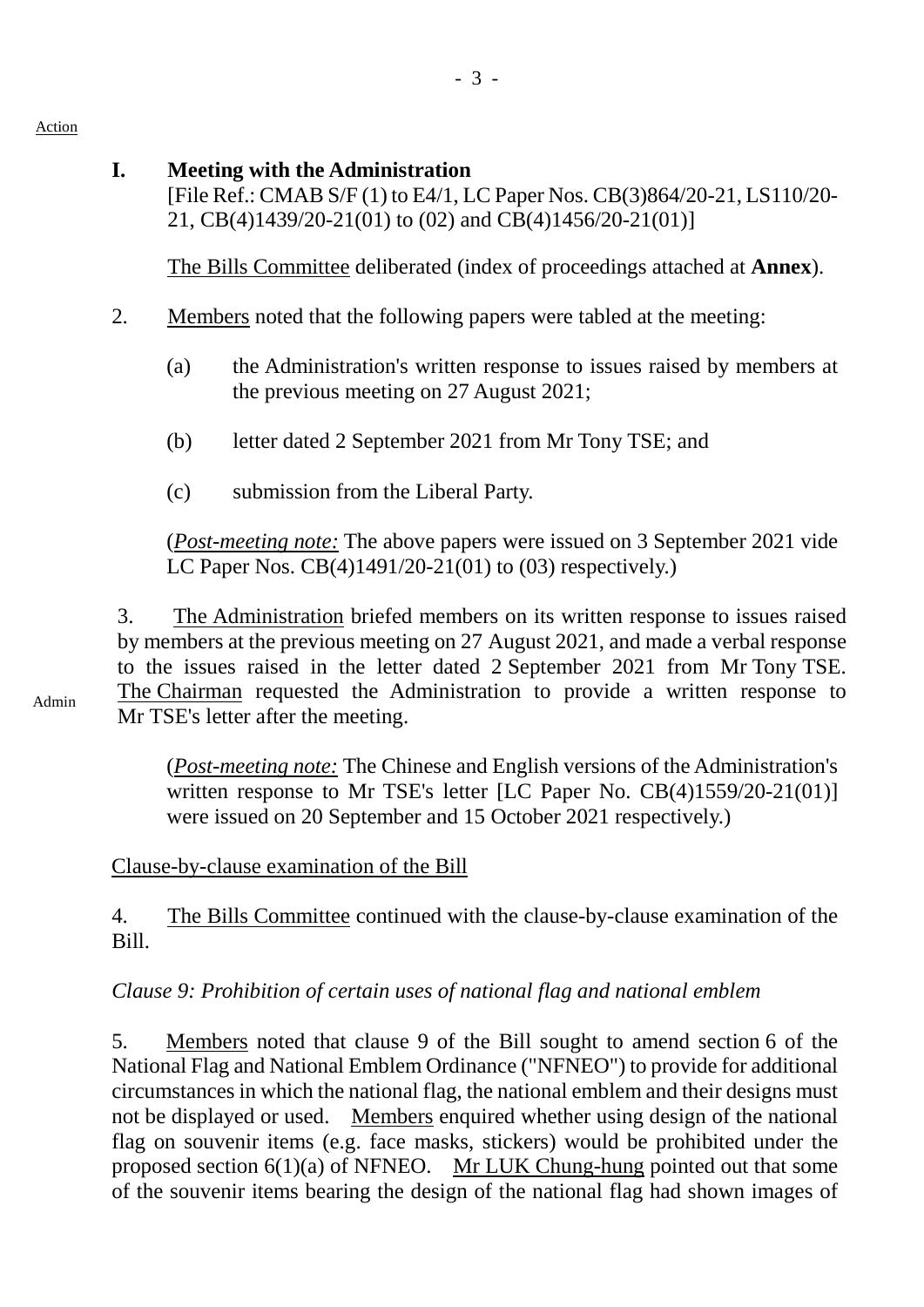the five stars which were not positioned properly, with the four smaller stars not correctly angled in relation to the bigger star. He urged the Administration to step up its publicity efforts on the correct specifications for the national flag and strengthen monitoring in this regard.

6. Deputy Secretary for Constitutional and Mainland Affairs (2) ("DSCMA(2)") advised that the use of the design of the national flag on souvenir items or face masks was not unlawful under the proposed section 6(1) of NFNEO as long as the national flag or its design was not displayed or used in trademarks, registered designs or commercial advertisements, private funeral activities or other occasions on which or places at which the display or use of the national flag or its design was restricted or prohibited under the stipulations made by the Chief Executive ("CE"), and the national flag or its design shown on the souvenir items or face masks complied with the specifications stipulated in Schedule 1 to NFNEO.

7. Members noted that clauses 14 and 15 of the Bill respectively amended Schedules 1 and 2 to NFNEO to elaborate further on the specifications for the size of national flags and national emblems.

8. Members also noted that according to the relevant stipulations made by CE currently in force, a person was prohibited from using the national flag, national emblem, or their designs in connection with any trade, calling or profession, or the logo, seal or badge of any non-governmental organization except with prior approval from the Government. Mr Steven HO said that members of the fishing trade might wish to fly national flags on their fishing vessels to mark the anniversaries of the establishment of the Hong Kong Special Administrative Region and the National Day. Mr HO suggested that the Administration should consider making special arrangements on the aforementioned occasions by setting up a designated channel for handling large volumes of relevant applications for prior approval; or making an exemption in the relevant stipulations to allow the display of the national flag by trades, callings and professions without prior approval.

Admin 9. At Mr Steven HO's request, Secretary for Constitutional and Mainland Affairs ("SCMA") undertook to follow up on Mr HO's suggestion and provide a written response after the meeting. SCMA advised that the Administration would step up publicity work and provide guidelines to facilitate compliance with NFNEO and the relevant stipulations made by CE.

> (*Post-meeting note:* The Chinese and English versions of the Administration's written response [LC Paper No. CB(4)1559/20-21(01)] were issued on 20 September and 15 October 2021 respectively.)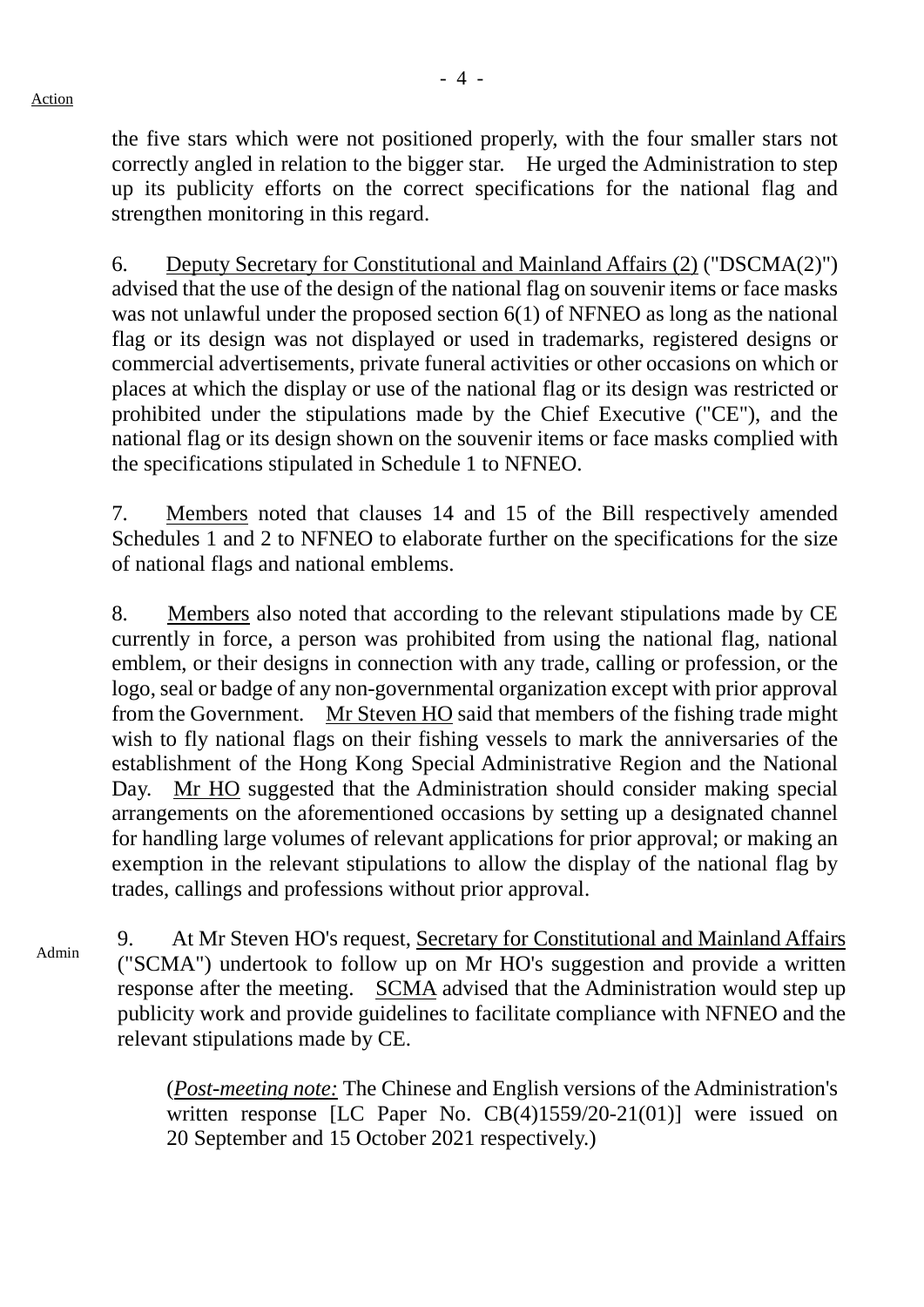10. Mr Martin LIAO pointed out that the law of passing off under the common law system in Hong Kong protected the rights of unregistered trademarks, whereas the common law system was not practised in the Mainland. He asked whether "trademarks" in the proposed sections  $6(1)(a)$  and  $6(2)(a)$  of NFNEO carried the same definition as in the corresponding articles in the two amended national laws. DSCMA(2) explained that the proposed sections  $6(1)(a)$  and  $6(2)(a)$  reflected the principles and spirit of Article 20 of the amended National Flag Law and Article 13 of the amended National Emblem Law, as well as the common law system practised in Hong Kong. She confirmed that the definition of "trademarks" in the proposed sections 6(1)(a) and 6(2)(a) covered both registered and unregistered trademarks.

11. In response to Mr Steven HO's enquiries, SCMA said that he did not have information at hand about any existing registered designs which contained the national flag, the national emblem, or their designs. SCMA advised that if such cases were found after the passage of the Bill, the Administration would, on a caseby-case basis, follow up by requesting the parties concerned to make necessary rectifications. The Administration would take law enforcement actions if the parties concerned failed to make such rectifications. Principal Assistant Secretary (Constitutional & Mainland Affairs)7 added that section 6(3) provided that only a person without lawful authority and reasonable excuse would commit the relevant offences.

12. The Bills Committee completed the clause-by-clause examination of the Bill at this meeting. As members raised no more issues on the Bill, the Chairman declared that the Bills Committee had completed its scrutiny work. Members noted that the Chairman would make a verbal report on the deliberations of the Bills Committee to the House Committee ("HC") on 10 September 2021. The Administration indicated its intention to resume the Second Reading debate on the Bill at the Council meeting of 29 September 2021. Members raised no objection. Members noted that the deadline for giving notice of amendment(s) to the Bill was 5:00 pm on 18 September 2021.

(*Post-meeting note:* The written report of the Bills Committee to HC was issued on 17 September 2021 vide LC Paper No. CB(4)1550/20-21.)

# **II. Any other business**

13. There being no other business, the meeting ended at 11:50 am.

Council Business Division 4 Legislative Council Secretariat 3 December 2021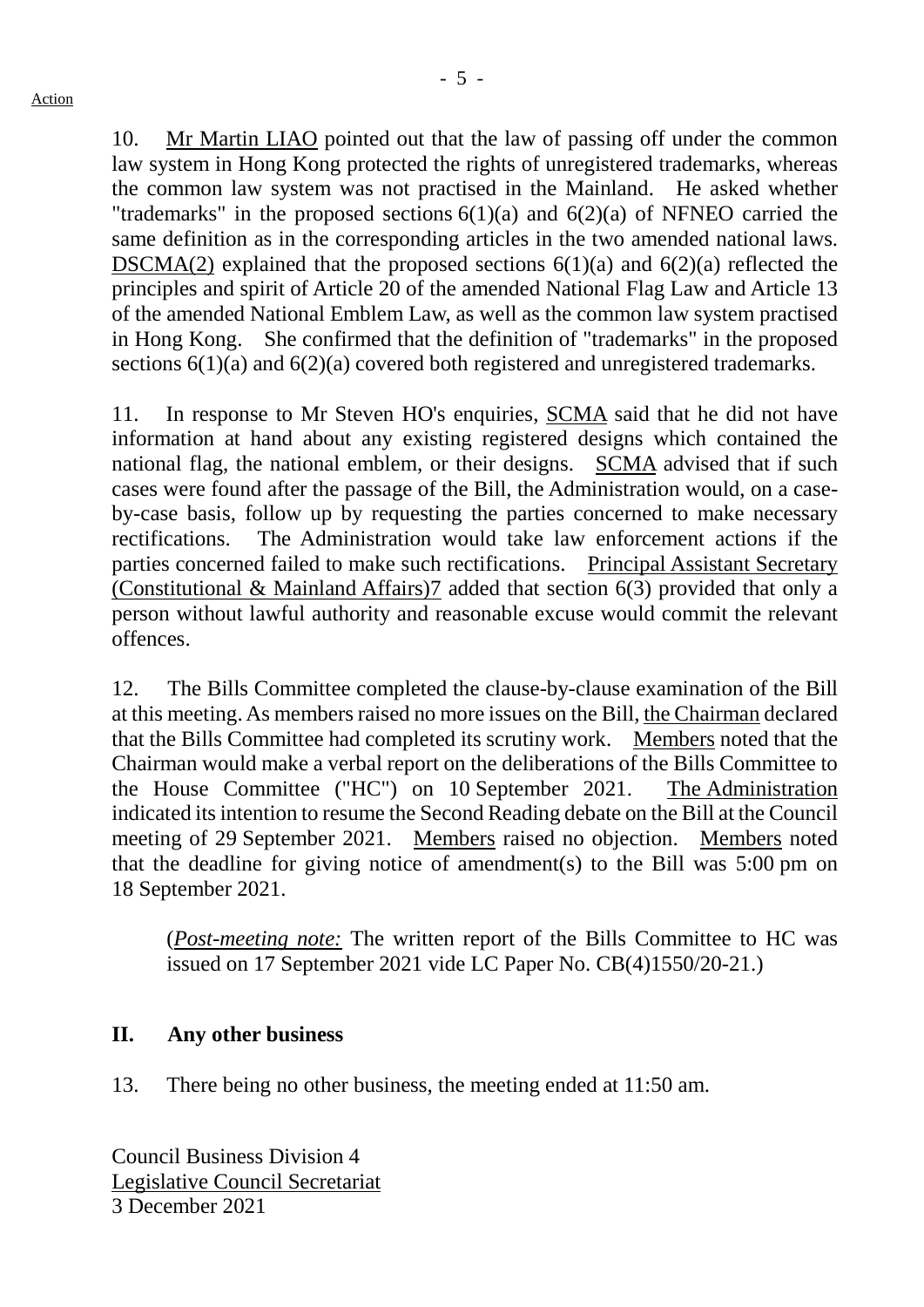#### **Annex**

### **Proceedings of the second meeting of the Bills Committee on National Flag and National Emblem (Amendment) Bill 2021 on Friday, 3 September 2021, at 10:45 am in Conference Room 2 of the Legislative Council Complex**

| <b>Time</b>          | Speaker(s)                                                                                             | Subject(s)                                                                                                                                                                                                                                                                                                                                                                                                                                                                                                                                                                                                                                                                                                                                      | <b>Action</b>                                                                                                                  |
|----------------------|--------------------------------------------------------------------------------------------------------|-------------------------------------------------------------------------------------------------------------------------------------------------------------------------------------------------------------------------------------------------------------------------------------------------------------------------------------------------------------------------------------------------------------------------------------------------------------------------------------------------------------------------------------------------------------------------------------------------------------------------------------------------------------------------------------------------------------------------------------------------|--------------------------------------------------------------------------------------------------------------------------------|
| <b>Marker</b>        |                                                                                                        |                                                                                                                                                                                                                                                                                                                                                                                                                                                                                                                                                                                                                                                                                                                                                 | <b>Required</b>                                                                                                                |
| $000426 -$<br>001749 | Chairman<br>Administration                                                                             | Opening remarks<br>The Administration's briefing on its written response to<br>the issues raised by members at the meeting on<br>27 August 2021<br>The Administration's verbal response to the letter dated<br>2 September 2021 from Mr Tony TSE                                                                                                                                                                                                                                                                                                                                                                                                                                                                                                | Admin.<br>to<br>provide<br>written<br>response<br>to<br><b>TSE's</b><br>Mr<br>letter<br>$1 (para. 3)$<br><b>of</b><br>minutes) |
| $001750 -$<br>004943 | Chairman<br>Mr LUK Chung-hung<br>Mr Steven HO<br>Mr Martin LIAO<br>Ir Dr LO Wai-kwok<br>Administration | Continuation of clause-by-clause examination of the<br>National Flag and National Emblem (Amendment) Bill<br>2021 ("the Bill")<br>Part 2 - Amendments to National Flag and National<br><b>Emblem Ordinance (116 of 1997)</b><br>Examination of clauses 7 to 9 of the Bill<br>Clause 9<br>Discussion on matters relating to (i) the use of the<br>design of the national flag or national emblem in<br>souvenir items (e.g. face masks) or registered<br>designs; (ii) the penalty provision in section $6(3)$ of<br>the National Flag and National Emblem Ordinance<br>("NFNEO"); and (iii) the stipulations made by the<br>Chief Executive on the display and use of the<br>national flag and national emblem which were<br>currently in force | Admin.<br>to<br>provide<br>written<br>response<br>(para. $9$ of<br>minutes)                                                    |
| 004944 -<br>010433   | Chairman<br>Mr Steven HO<br>Administration                                                             | Examination of clauses 10 to 16 of the Bill<br>Clause 10<br>Enquiry on the enforcement of the proposed new<br>$\blacksquare$<br>section 7 of NFNEO                                                                                                                                                                                                                                                                                                                                                                                                                                                                                                                                                                                              |                                                                                                                                |